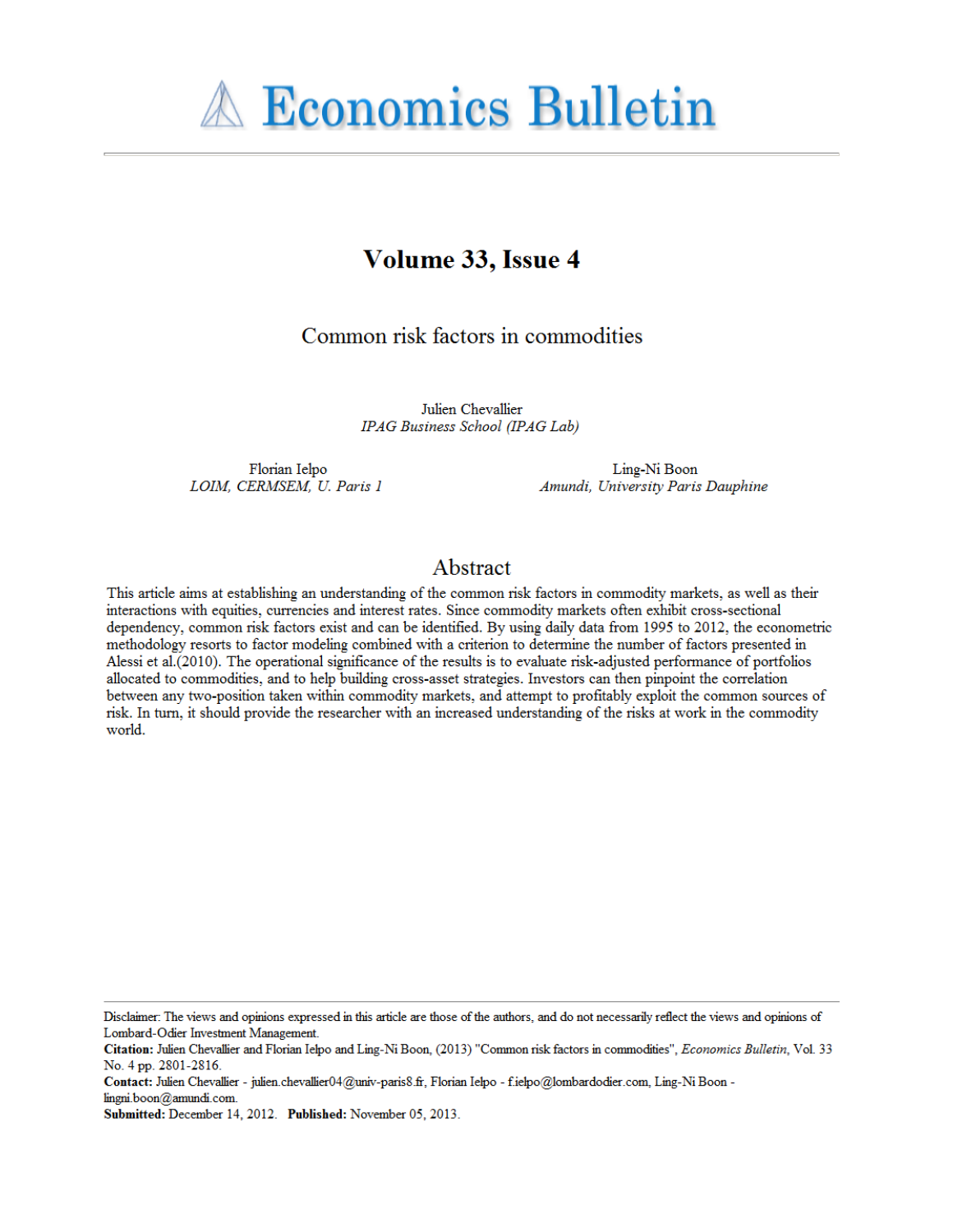## **1 Introduction**

Measuring common factors affecting a group of assets' returns is a natural step towards an enhanced understanding of a given investment universe. In the equity case, Fama and French (1993)'s three factors – market risk (*i.e.* excess return of the market), size (*i.e.* market capitalization) and value (*i.e.* book-to-market ratio) – helped to improve the existing knowledge on the nature of equity portfolios' performances. Litterman and Scheinkman (1991) made an equivalent contribution to the bond marketrelated literature, highlighting how yield curves were primarily affected by three factors: level, slope and curvature. Commodities being regarded as an alternative asset class and given their heterogeneous structure (Erb and Harvey, 2006, Kat and Oomen, 2007 a,b), little empirical evidence has been gathered so far regarding the nature of potential common factors explaining their cross-sectional dynamics. This article aims at bridging this gap, using factors analysis.

When it comes to commodities, research has been mainly focused on single assets. Pricing single commodities using stochastic discount factor-based settings such as the Capital Asset Pricing Model (CAPM) (Dusak, 1973, Bodie and Rosansky, 1980) or the Consumption CAPM (CCAPM) (Breeden, 1980) delivered poor performances. Studies applying the CCAPM on multiple commodities – such as Jagannathan (1985) and de Roon and Szymanowska (2010) – concluded that such equity-like approaches fail when being applied to commodities, as they are unable to cope with the uniqueness of commodities' features. Their findings are consistent with the fact that correlations between commodities and more traditional assets appear limited in the long run. Therefore, commodity specific factors need to be the focus of empirical experiments around such an investment universe.

A vast research effort has been thus undertaken to improve our understanding of the factors specifically affecting commodity returns. Nevertheless, many studies are still focused on a single-asset level: Stoll (1979), Hirschleifer (1988, 1989) and de Roon et al. (2000) assess the impact of systematic factors and hedging pressure on single commodity futures. Drawing on the theory of storage (Working, 1949), Gorton et al. (2013) investigated the relation between commodity inventory levels and commodity futures' expected returns. Acharya et al. (2013) produced an equilibrium model of commodity markets based on a capital constraint on speculators and a hedging demand stemming from producers. Hence, the heterogeneity of commodities is usually assumed to be so strong that it makes the quest for common factors useless.

Daskalaki et al. (2012) is by far the largest study available aiming at finding factors affecting the crosssection of a group of 22 commodities<sup>2</sup>. Their work focuses on testing a very large number of potential models and factors, covering both equity-related factors – without much success – and a spectrum of other global factors, such as brokerage houses' leverage, monetary policy related factors or commodity hedging pressure variables. Again, they conclude by the fact that there are little pieces of evidence that commodity markets are affected by such factors – especially from a cross-sectional perspective – consistently again with the idea that commodities provide investors with an investment vehicle that offers a weak correlation to standard assets and among themselves. In a final attempt, they use Principal Component factors in two steps Fama-MacBeth regressions, finding again a low explanatory power over the time series evolution of the group of commodities that they investigate. Still, the Fama-MacBeth regression stands a good chance to fail in capturing the significance of a factor affecting only a group of variables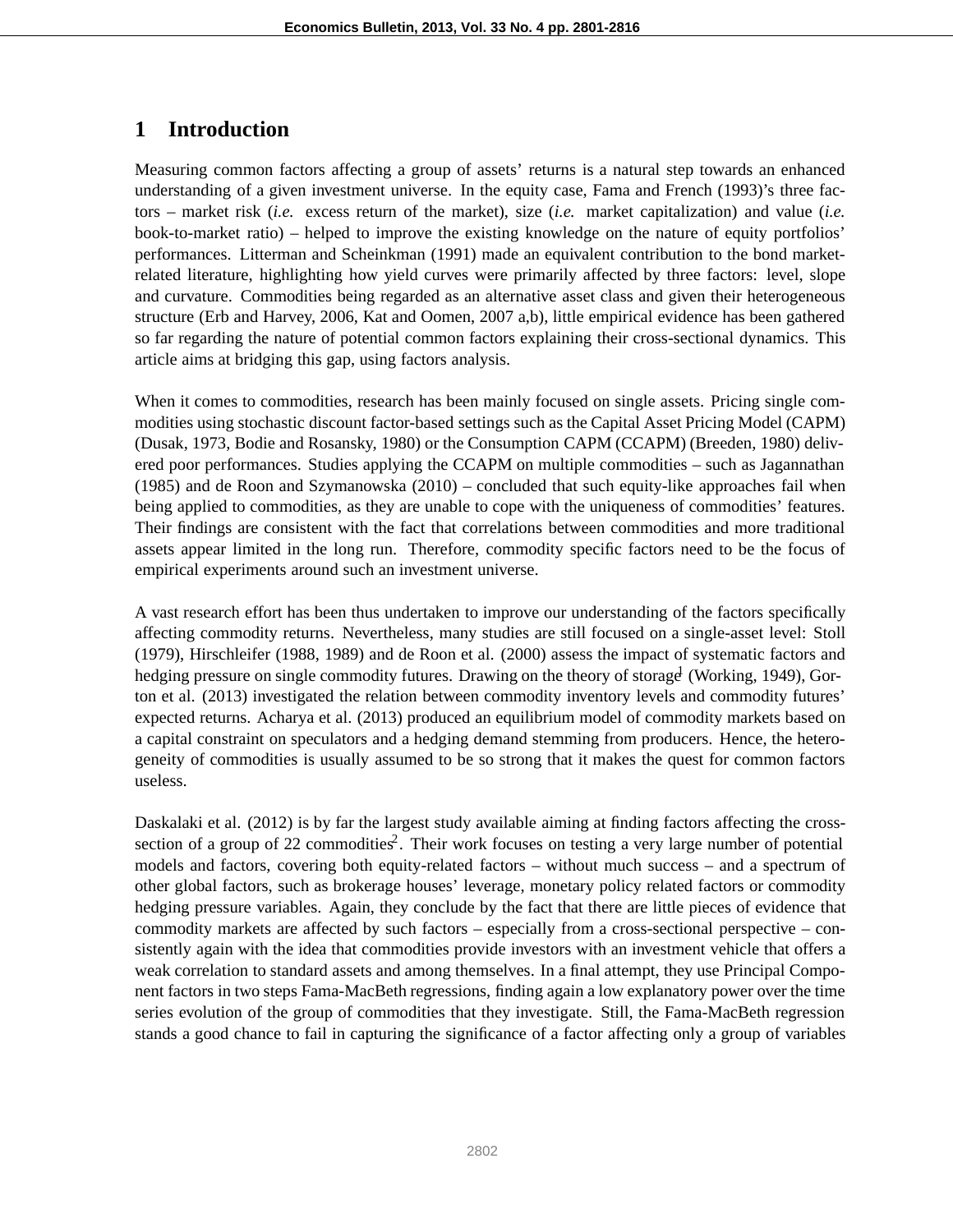under the scope of the investigation – and commodities are likely to be affected by sector influences. This remains a rather minor part of their research piece and our article aims at further developing this point using recent econometric tests making it possible to determine the number of factors affecting a group of variables.

In this article, we extend the work of Daskalaki et al. (2012) by using Alessi et al. (2010)'s criterion to determine the number of factors to be included in a factor model – as opposed to progressively testing PC models with an increasing number of factors. This criterion is selected for its accuracy demonstrated by the various Monte Carlo experiments available in their article. We use a large dataset of 25 commodities – including the GSCI sector indices – over the 1995-2012 period to which we add equities, foreign exchange rates and interest rates in order to gauge the specificity of commodity factors. Our analysis provides an economic identification of the common factors and analyzes their dynamics over time. Our investigations are related to previous work on factor models, as is Alessi et al. (2010), such as Bai and Ng (2002), Forni et al. (2000), Forni et al. (2009) and Stock and Watson (2005). A part of our findings is consistent with the existing literature and a part is not: first, we find that there is only one factor explaining the cross-section of commodities' returns, explaining 28% of the total variations of our dataset when the equity factors – the three of them – explain 75% of equity variations. Across all the types of datasets investigated here, the commodity dataset's common factor has thus the weakest explanatory power. A second empirical conclusion is that standard assets' factors explain very poorly commodities' returns – consistent with the previously quoted references. Finally, when considering standard and non-standard assets all together, commodities still appear as one of the 7 factors of the investment universe to which a global macro hedge fund has typically access, highlighting their importance from a global financial perspective.

The rest of the article is organized as follows. Section 2 briefly details the PCA and factor modeling approaches. Section 3 contains the empirical results. Section 4 concludes.

#### **2 PCA and the estimation of the number of common factors**

The joint behavior of commodities is analyzed through a factor model specification, making it possible for a group of variables to either rely on components that are common or specific to each of them. An r-factor *approximate factor model* is represented as such:

$$
X_{it} = \lambda'_{i} F_{t} + e_{it}
$$
  
\n $i = 1...N$  and  $t = 1...T,$  (1)

where  $X_{it}$  is the return of the  $i^{th}$  asset at time t,  $F_t$  is the  $r \times 1$  vector of unobservable common factors,  $F_t = (F_t, F_t, F_t)$ .  $F_t = (F_{1t}, F_{2t}, \ldots, F_{rt})$ ,  $\lambda_i$  is the  $r \times 1$  vector of factor loadings,  $e_{it}$  is the idiosyncratic component and ' denotes the transpose of the matrix. The following assumptions are imposed: (1)  $F_t$  and  $e_t$  are uncorrelated, so that a common factor cannot be reflected in the specificities of a given variable. (2) The matrix  $\Omega$  comprised of  $cov(e_{it}, e_{jt})$  is not necessarily diagonal, allowing for serial correlation and heteroskedasticity, but the degree of correlation between the idiosyncratic components is limited, *i.e.* the largest eigenvalue of  $\Omega$ , the  $N \times N$  covariance matrix of the idiosyncratic component, is assumed to be bounded<sup>3</sup>. The common factors are assumed to be unobservable and must be thus measured from the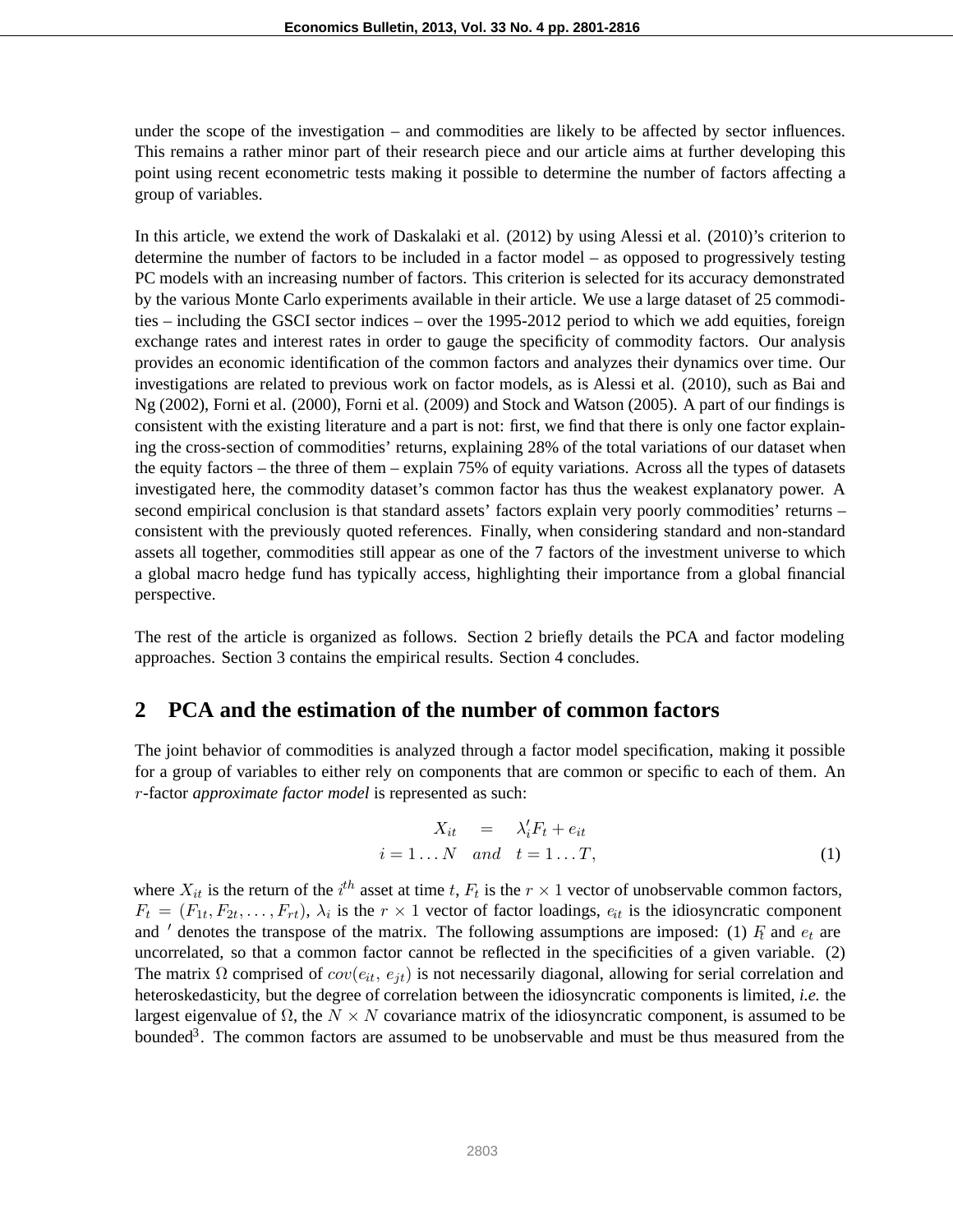cross-section of the variables  $X_{it}$ , and only a subset of them are expected to be statistically significant. The estimation of the number of factors is performed using the criterion provided in Alessi et al. (2010). The factors are estimated using a Principal Component Analysis. We now briefly review the key steps of the methodology.

The first  $r$  principal components are obtained by solving a minimization problem, set up to yield the sum of squared residuals:

$$
V(r) = \min_{\Lambda, F^r} \frac{1}{NT} \sum_{i=1}^{N} \sum_{t=1}^{T} (X_{it} - \lambda_i^r F_t^r)^2
$$

with  $\Lambda = (\lambda_1, \lambda_2, \ldots \lambda_N)'$ ,  $F = (F_1^k, F_2^k, \ldots, F_T^k)'$  with  $F_i^k$  a vector containing for date i the first k factors, subject to either  $\frac{F'F}{T} = I_r$  and  $\Lambda' \Lambda$  is diagonal, or  $\frac{\Lambda' \Lambda}{N} = I_r$  and  $F'F$  is diagonal.

Linear algebraic manipulations demonstrate that the result of this minimization problem is essentially the ordered eigenvectors corresponding to the asset return's covariance matrix.

As for Step 1, determining the number of factors to include, numerous criteria have been developed but arguably the most popular technique consists in using an information criteria. This approach is based on the idea that an  $(r + 1)$ -factor model can fit no worse than an r-factor model, but is less efficient. The balance between parsimony and explicability is evaluated via a loss function, defined as

$$
V(r, F^r) + rg(N, T)
$$
\n(2)

or

$$
\log(V(r, \hat{F}^r)) + r\bar{\sigma}^2 g(N, T), \tag{3}
$$

whereby  $V(r, F^r) = \frac{m m}{\Lambda} \frac{1}{N^r}$ for over-fitting, r is a constant, and  $\bar{\sigma}^2$  is a consistent estimate of  $\frac{1}{NT} \sum_{i=1}^{N} \sum_{t=1}^{T} E[e_{it}]^2$ , which in  $\frac{1}{NT} \sum_{i=1}^{N} \sum_{t=1}^{T} (x_{it} - \lambda_i^{r'} F_t^{r})^2$  is the value function,  $g(N,T)$  is the penalty practice can be replaced by  $V(r_{max}, \hat{F}^{r_{max}})^4$ . N is the cross-section dimension while T is the time dimension. The estimated number of factors is then the  $r$  corresponding to the lowest value of the loss function among those considered.

The criterion adopted in our analysis is proposed by Alessi, Barigozzi, and Capasso (ABC), which is a refinement of the one by Bai and Ng (2002). ABC defines a refined loss function and evaluate it over a range of the constant and over random subsamples of the data. The estimated number of factors is then the number that is insensitive to neighboring values of the constant, and has no dependance on the subsamples. The purpose of the constant is to tune the penalizing power of  $q(N,T)$ , resulting in an estimate that is empirically more robust than when this constant  $c$  is fixed. The number of factors is estimated using the following formula, that is a modified version of Bai and Ng (2002)'s original criterion:

$$
r^{\text{opt}} = \underset{0 \le r \le r_{\text{max}}}{\text{argmin}} V(r, F^r) + crg(N, T). \tag{4}
$$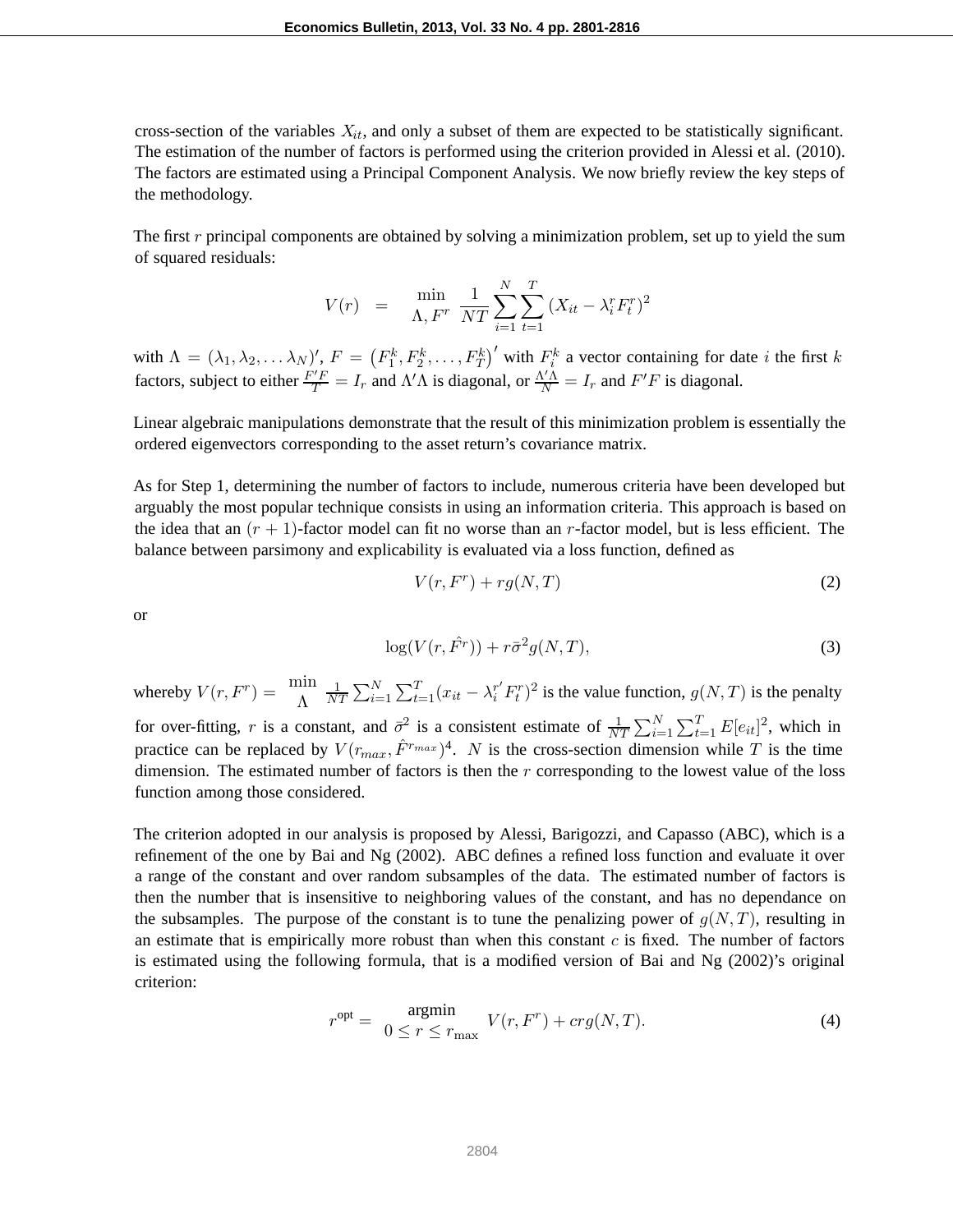The results presented below are those obtained by using the following penalty functions:

$$
g_1(N,T) = \frac{N+T}{NT} \log(\min(\sqrt{N}, \sqrt{T})^2)
$$
\n(5)

$$
g_2(N,T) = (N+T-k)\frac{\log (NT)}{NT}.
$$
 (6)

 $g_1$  is frequently used in empirical work due to its stability.  $g_2$  has been shown to have good properties when errors are cross-correlated. The choice of ABC's criteria as opposed to other methods, *e.g.* Bai and Ng (2002), Connor and Korajczyk (1993), Onatski (2009) is motivated by a Monte Carlo Study implemented on financial data comprising equities, commodities, credit spreads, interest rates, and currencies (Boon and Ielpo, 2013) and by the Monte Carlo experiments conducted in Alessi et al. (2010). The results demonstrate that ABC's criterion is superior in accuracy (overall best in the Monte Carlo study, even when cross-section and serial correlation exist in the data), and precision (less sensitive to whether linear dependencies exist in the financial data, yielding the same estimation regardless of whether the criterion is applied to the data, or the vector autoregressive residuals).

#### **3 Empirical findings**

By using this empirical approach, we tackle the issue of the factors priced in commodity markets, relying on the dataset listed in Table 1. We do so by highlighting four different stylized facts:

- We present evidence that the risk factors priced in other asset classes are only weakly priced in commodities.
- The concentration of risk factors is much weaker in commodities: the first factor of commodities explains only a weak part of this investment universe.
- By estimating the number of common factors over each dataset, we find a single common factor in commodities.
- By identifying the number of common factors in a global dataset, we find that commodities are still contributing with other asset classes to the joint evolution of financial markets.

The data comes from Bloomberg from 1995 to 2012 with a daily frequency, totalling 2,757 observations. The characteristics of the time series are given in Table 1. Note that GSCI stands for the Goldman Sachs Commodity Index (with specific sub-indices for agricultural products, metals and energy commodities). In subsequent analysis, equities and commodities are converted to returns, foreign exchange rates are converted to log-returns and interest rates to variations.

Prior to determining the number of factors using ABC's criteria, the explanatory power of the first factor in each dataset is analyzed. By doing so, we aim at analyzing the concentration of correlations in commodity markets, and comparing it to other markets. The decomposition of the amount of the variance explained by each factor is obtained by taking the ratio of the eigenvalue associated to each factor, and the sum of all eigenvalues of the entire return covariance matrix. A very concentrated market – that is a market for which correlations across assets' variations are very high – should deliver a ratio that is very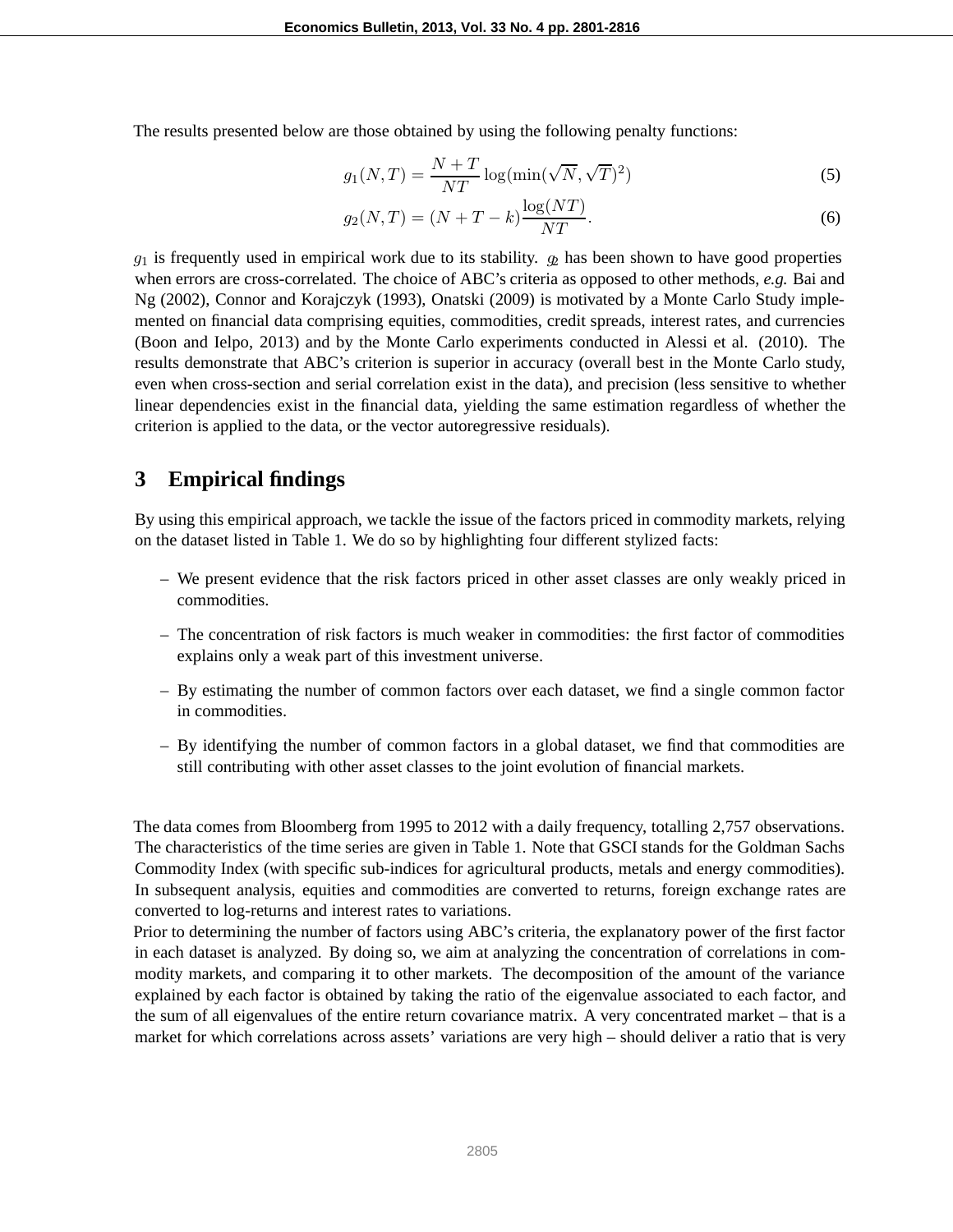| Data Composition (60 assets) |                                                                                         |  |  |  |  |  |
|------------------------------|-----------------------------------------------------------------------------------------|--|--|--|--|--|
| Equities                     | Dow Jones Industrial Average, S&P 500, Nasdaq 100, S&P TSX, Mexico IPC, Brazil Bovespa, |  |  |  |  |  |
| $(15$ assets)                | Eurostoxx, FTSE, CAC 40, DAX, IBEX 35, Swiss Market Index,                              |  |  |  |  |  |
|                              | Nikkei 225, Hang Seng, S&P ASX 200.                                                     |  |  |  |  |  |
| Interest rates               | US 30Y, US 10Y, US 5Y, US 2Y,                                                           |  |  |  |  |  |
| $(8$ assets)                 | GE 30Y, GE 10Y, GE 5Y, GE 2Y.                                                           |  |  |  |  |  |
| Foreign Exchange             | EUR, CAD, YEN, AUD, NZD, GBP, CHF,                                                      |  |  |  |  |  |
| $(12$ assets)                | SEK, NOK, ZAR, MXN, TWD                                                                 |  |  |  |  |  |
|                              | Metals: Gold, silver, platinum, aluminium, copper, nickel, zinc, lead.                  |  |  |  |  |  |
| Commodities                  | Fuel: WTI, Brent, Gasoil, Natural Gas, Heating Oil.                                     |  |  |  |  |  |
| $(25$ assets)                | Softs: Coffee, Sugar, Cocoa, Cotton.                                                    |  |  |  |  |  |
|                              | Grains: Corn, Wheat, Soybean, Rice.                                                     |  |  |  |  |  |
|                              | Financials: GSCI Agriculture, Energy, Industrial Metals, Precious Metals.               |  |  |  |  |  |

| Summary statistics by asset category |                     |                        |                           |          |       |  |  |
|--------------------------------------|---------------------|------------------------|---------------------------|----------|-------|--|--|
|                                      | Mean                | <b>Median</b>          | <b>Standard Deviation</b> | Min      | Max   |  |  |
| Category                             | (Annualized Return) |                        | (Annualized Return)       |          |       |  |  |
| Equities return                      | 11%                 | $1.725 \times 10^{-4}$ | 42%                       | $-0.158$ | 0.334 |  |  |
| Interest variation in rates          | 108%                | $-2.0 \times 10^{-4}$  | 0.6%                      | $-0.533$ | 0.473 |  |  |
| Foreign Exchange log return          | 25%                 | 0                      | 45%                       | $-0.186$ | 0.168 |  |  |
| Commodities geometric return         | 5%                  | 0                      | 24%                       | $-0.156$ | 0.189 |  |  |

Table 1: Composition of the dataset and summary statistics. The dataset is made of weekly data and covers a period starting on the 19<sup>th</sup> of January 1994 and ending on the  $24<sup>th</sup>$  August 2012.

close to 100%. On the contrary, when a market exhibits a low cross-asset correlation – as we suspect in the case of commodities since Gorton and Rouwenhorst (2006) – this ratio should be closer to 0%. Such results are presented in Table 2. As expected, this concentration is quite high in the case of interest rates' variations for which the first factor obtained from the PCA explains 69% of the dataset. Equities are not far behind, as their first factor explains 49% of equities' variations. Next is the currency asset class, for which the first PCA factor explains 45% of the dataset. Finally, the first factor of commodities explains 28% of the returns on commodities. Thus, commodities obtain the weakest value in this first investigation of risk concentration. This finding is clearly in line with previous literature, underlining the diversification effects obtained when investing into commodities.

To get a general idea about which assets are priced in individual commodity returns, each commodity's returns is then regressed on each of the previously estimated first factors by using an OLS estimation of the form:

$$
r_t^i = \alpha + \beta r_t^A + \epsilon_t,\tag{7}
$$

where  $r_t^i$  is the close-to-close return on the  $i^{th}$  commodity,  $r_t^A$  is the return on the first factor of the asset class A, and  $\epsilon_t$  has a distribution with mean 0 and variance  $\sigma_{\epsilon}^2$ .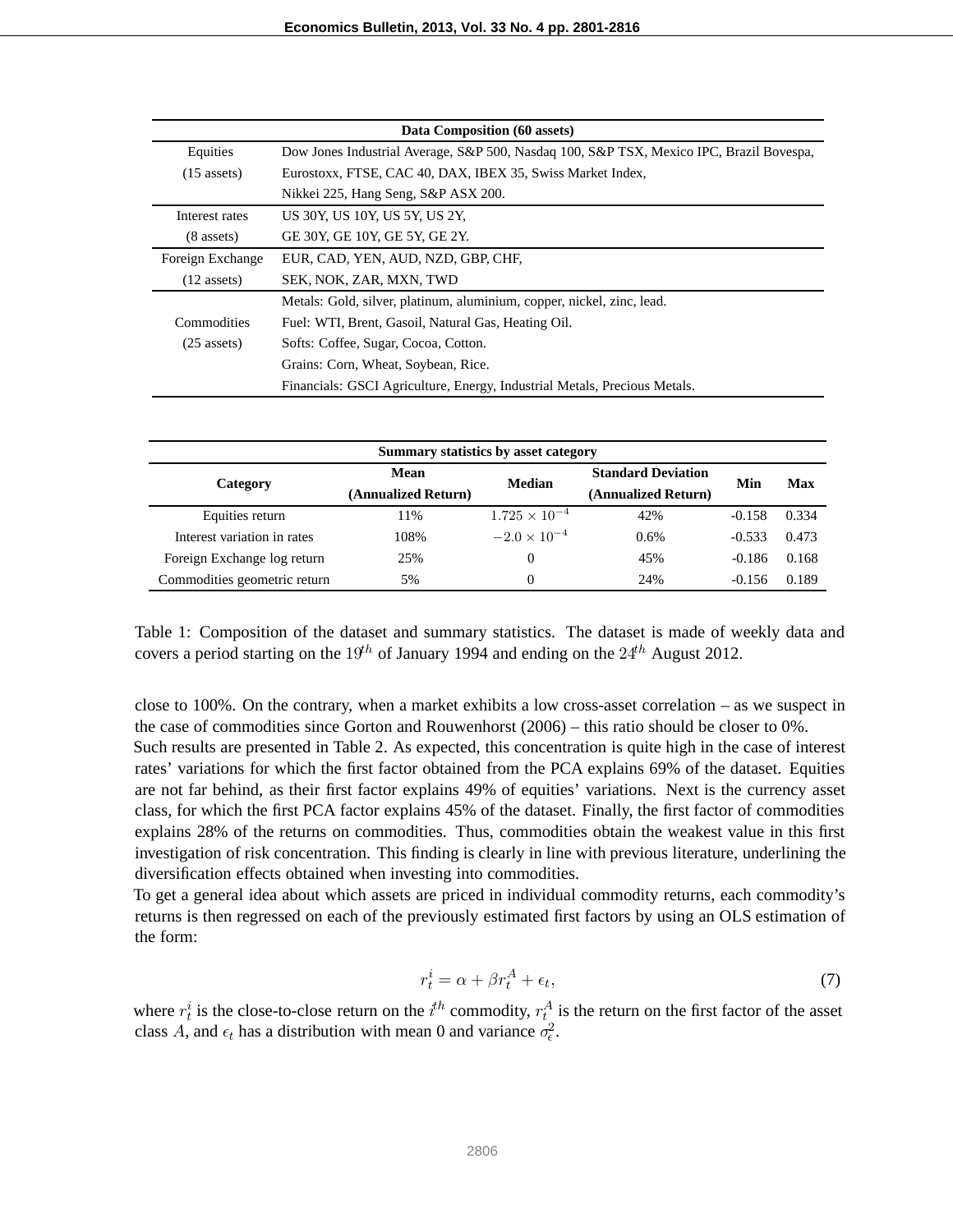|                                         |     | Equities Interest rates | FX. | <b>Commodities</b> |
|-----------------------------------------|-----|-------------------------|-----|--------------------|
| <b>Proportion of variance explained</b> | 49% | 69%                     | 45% | 28%                |

#### Table 2: Explanatory Power of the First Factor

In this CAPM-like framework, the higher the absolute value of  $\beta$  and the  $R^2$  associated to the regression, the higher the explanatory power of the risk factor considered. The slope coefficient and  $R^2$  are reported in Table 4. Low  $R^2$  levels are observed when commodity assets are regressed on the first factor of equities and interest rates. Yet, the  $R^2$  is in general higher when the regressions are run on the first factor of foreign exchange data and commodities. The former is likely, because prices of commodities are often labeled in US Dollar (i.e. the first factor among the G10 currencies). The latter suggests that despite the high heterogeneity, there exist common factors that are priced in commodity assets, which we are interested in uncovering. These findings are consistent with the idea that including commodities in a bond or an equity portfolio should yield to an increased diversification, given that those three asset classes have been pricing different risk factors over the period considered. Consistently with previous studies, commodities are pricing risk factors that are common to those priced in currency markets. These findings are consistent with the empirical conclusions obtained by Diaskalaki and Skiadopoulos (2011): the usual risk factors are useless when it comes to explaining the returns on commodities. There are a couple exceptions: copper exhibits a stronger sensitivity to equities, with a  $R^2$  that is equal to 11.94%. Nickel, zinc and lead also exhibit an increased sensitivity to the equity factor over the period covered here. Hence, industrial metals partly price equity risk.

Now, focusing on the pure commodity dataset, we perform an identification of the first five factors driving commodities. To identify the factors, the correlation between the estimated factors and the assets whose variances the factors are trying to explain is investigated. When the assets are too numerous, then selected assets are chosen such that when the factor is regressed upon the set of assets, at least 95%  $\hat{R}$ is attained. By interpreting the sign and magnitude of the correlations, an attempt to label the factors is made in order to establish economic sense. We perform this identification so that to be able to compare the results obtained with ABC's test to a correlation analysis: the economic sense of our findings should be consistent with the statistical findings detailed later.

Figures 1 presents the correlations between commodity returns and the returns over each of the first five factors obtained from the PCA analysis. The correlation bar plots indicate that factor 1 is a global commodity factor, with a stronger exposure to energy commodities. Factor 2 is an industrial metals factor. Factor 3 is an oil vs. gas factor, as these two commodities have a strong and opposite correlation sign with this factor. Factor 4 is an agricultural factor. Factor 5 is another agricultural factor, opposing coffee to grain commodities. From this empirical analysis, we conclude that analyzing commodities by sector makes sense: there are common risk factors to commodity sectors such as industrial metals or agricultural products. Despite the fact that commodities from a given sector are used for various purposes, they still share common risk factors<sup>6</sup>. The sector feature explains part of the commodity risk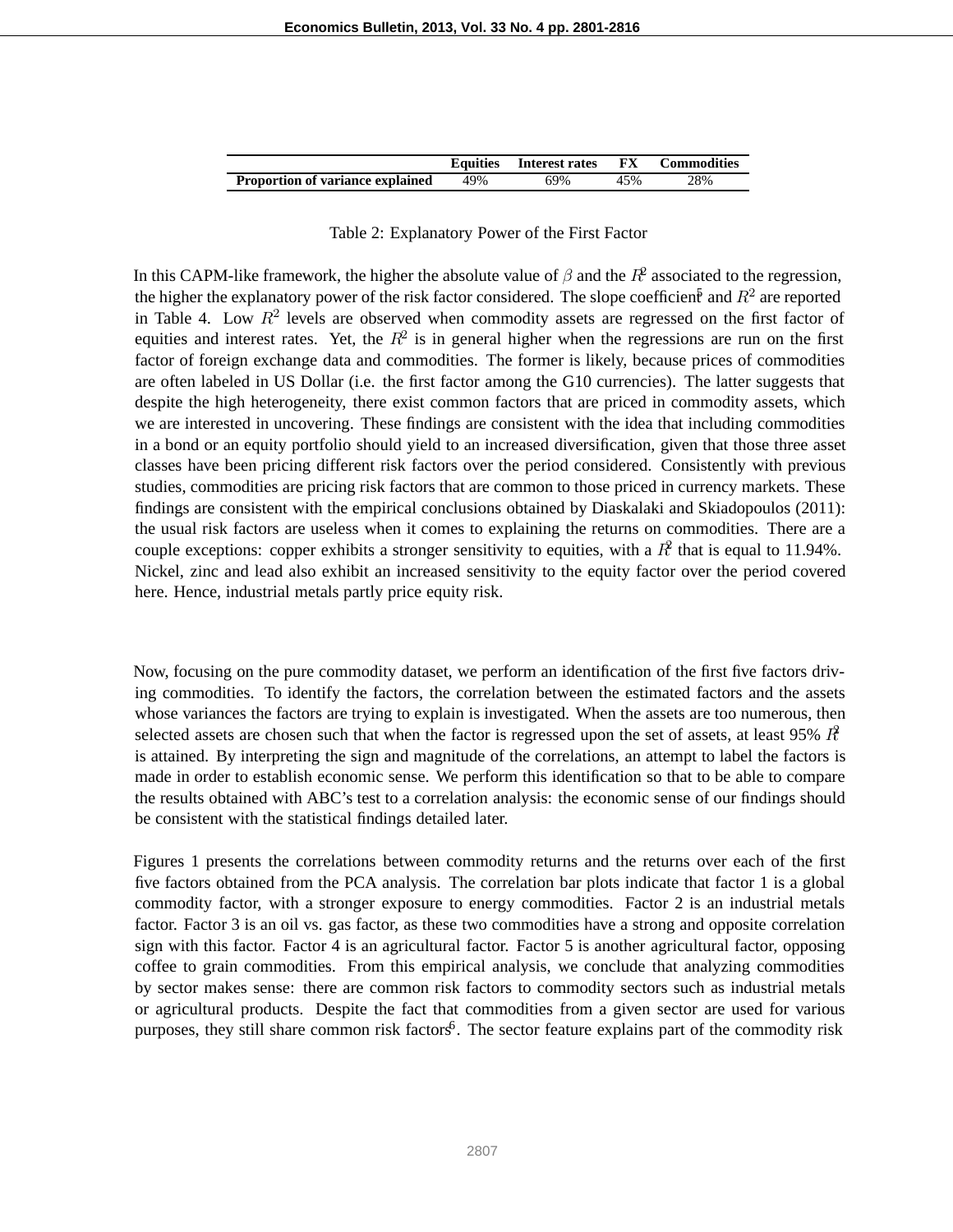









Figure 1: Factor Loadings Bar Plots for the First Five Factors of the Commodities Dataset <sup>2808</sup>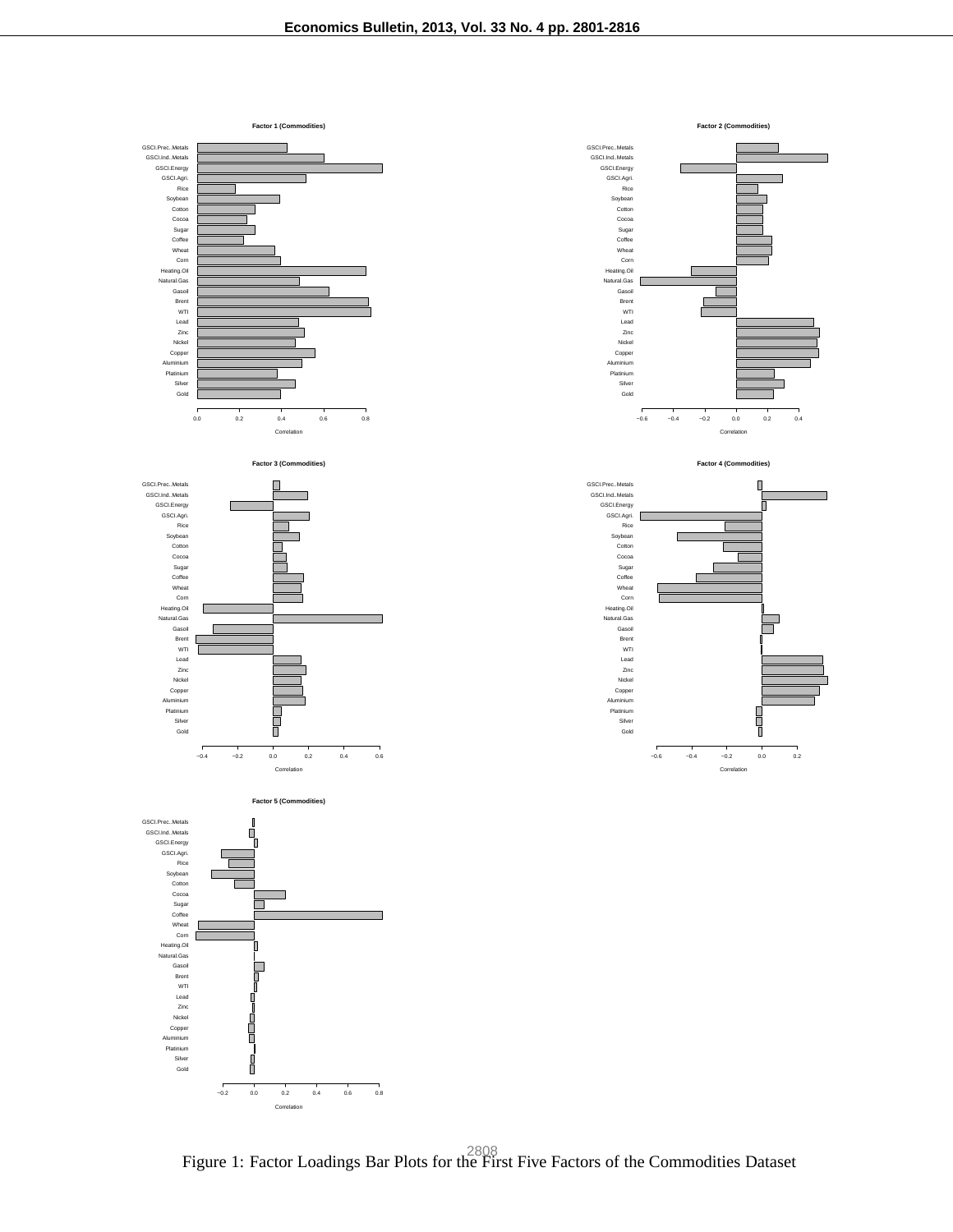factor conundrum: but the factor 1, the rest of the commodity factors are not common to *all* commodities, but to subsets of them that match the usual definition of commodity sectors.

| <b>Dataset</b>                     | <b>Equities</b> | Interest rates | FX  | <b>Commodities</b> |
|------------------------------------|-----------------|----------------|-----|--------------------|
| Estimated Number of Factors by ABC |                 |                |     |                    |
| Proportion of Variance Explained   | 75%             | 88%            | 45% | 28%                |

Table 3: Estimated Number of Factors and Proportion of Variance Explained by Dataset

Next, we estimate the number of factors that explain the cross-section of each of the asset classes considered here by using the ABC criterion. These results are presented in Table 3. Equities are estimated to have three factors, in line with Fama and French's (1993) model. These three factors explain up to 75% of equities fluctuations. Interest rates are found to be driven by two factors that explain 88% of their variations, consistently with the findings by Litterman and Scheinkman (1991). Hence, these two investment universes exhibit a strong concentration of risk around common risk factors. Only a weak part of their varitations is explained by asset-specific factors that market observers would call 'alpha' (or idiosyncratic risk). When it comes to currencies or commodities, we obtain a different picture: the estimation scheme only diagnoses a single common factor in these respective datasets, which explains less than half of the variance. Asset-specific risk factors dominate the evolution of these markets. This finding is key to investment managers. Indeed, it appears that commodities and currencies have a strong bottom-up side, and a more limited top-down side.

|                    |         | <b>Equities</b> |         | Rates     |          | <b>Currencies</b> |         | <b>Commodities</b> |
|--------------------|---------|-----------------|---------|-----------|----------|-------------------|---------|--------------------|
|                    | β       | $R^2(%)$        | β       | $R^2$ (%) | $\beta$  | $R^2(%)$          | β       | $R^2$ (%)          |
| Gold               | $0.01*$ | 0.13            | $0*$    | 0.38      | $-0.25*$ | 16.68             | $0.09*$ | 15.17              |
| <b>Silver</b>      | $0.08*$ | 3.1             | $0*$    | 0.12      | $-0.45*$ | 17.33             | $0.19*$ | 21.9               |
| <b>Platinium</b>   | $0.06*$ | 3.31            | $0.01*$ | 0.75      | $-0.26*$ | 10.79             | $0.12*$ | 14.66              |
| <b>Aluminium</b>   | $0.09*$ | 7.57            | $0.01*$ | 2.14      | $-0.25*$ | 11.62             | $0.14*$ | 25                 |
| Copper             | $0.14*$ | 11.94           | $0.02*$ | 2.58      | $-0.36*$ | 14.62             | $0.2*$  | 31.91              |
| <b>Nickel</b>      | $0.13*$ | 5.88            | $0.02*$ | 1.27      | $-0.34*$ | 6.7               | $0.23*$ | 22.89              |
| Zinc               | $0.12*$ | 8.24            | $0.02*$ | 1.71      | $-0.33*$ | 10.82             | $0.2*$  | 26.92              |
| Lead               | $0.13*$ | 7.79            | $0.02*$ | 1.84      | $-0.37*$ | 10.82             | $0.21*$ | 24.27              |
| <b>WTI</b>         | $0.11*$ | 3.82            | $0.02*$ | 1.54      | $-0.33*$ | 6.78              | $0.38*$ | 64.23              |
| <b>Brent</b>       | $0.1*$  | 3.74            | $0.02*$ | 1.22      | $-0.31*$ | 6.43              | $0.36*$ | 63.2               |
| Gasoil             | $0.06*$ | 1.65            | $0.01*$ | 0.38      | $-0.27*$ | 5.69              | $0.27*$ | 38.87              |
| Natural.Gas        | $0.04*$ | 0.2             | 0.01    | 0.05      | $-0.16*$ | 0.67              | $0.37*$ | 24.91              |
| <b>Heating.Oil</b> | $0.08*$ | 2.46            | $0.01*$ | 0.72      | $-0.29*$ | 5.46              | $0.36*$ | 61.26              |
| Corn               | $0.06*$ | 1.96            | $0.01*$ | 0.39      | $-0.21*$ | 4.24              | $0.15*$ | 15.6               |
| Wheat              | $0.06*$ | 1.76            | $0.01*$ | 0.57      | $-0.22*$ | 3.98              | $0.15*$ | 13.3               |
| Coffee             | $0.07*$ | 1.48            | $0.01*$ | 0.27      | $-0.2*$  | 1.98              | $0.13*$ | 5.37               |
| <b>Sugar</b>       | $0.05*$ | 1.07            | $0.01*$ | 0.37      | $-0.2*$  | 2.64              | $0.13*$ | 7.82               |
| Cocoa              | $0.05*$ | 0.9             | $0.01*$ | 0.59      | $-0.24*$ | 4.77              | $0.1*$  | 5.81               |
| <b>Cotton</b>      | $0.06*$ | 2.01            | $0.01*$ | 0.92      | $-0.18*$ | 2.86              | $0.11*$ | 7.74               |
| Soybean            | $0.06*$ | 2.48            | $0.01*$ | 0.93      | $-0.2*$  | 4.97              | $0.13*$ | 15.54              |
| <b>Rice</b>        | $0.04*$ | 1.05            | $0*$    | 0.09      | $-0.13*$ | 1.71              | $0.07*$ | 3.52               |

Table 4: Slope Coefficient of Commodity Asset by First Factor of Each Dataset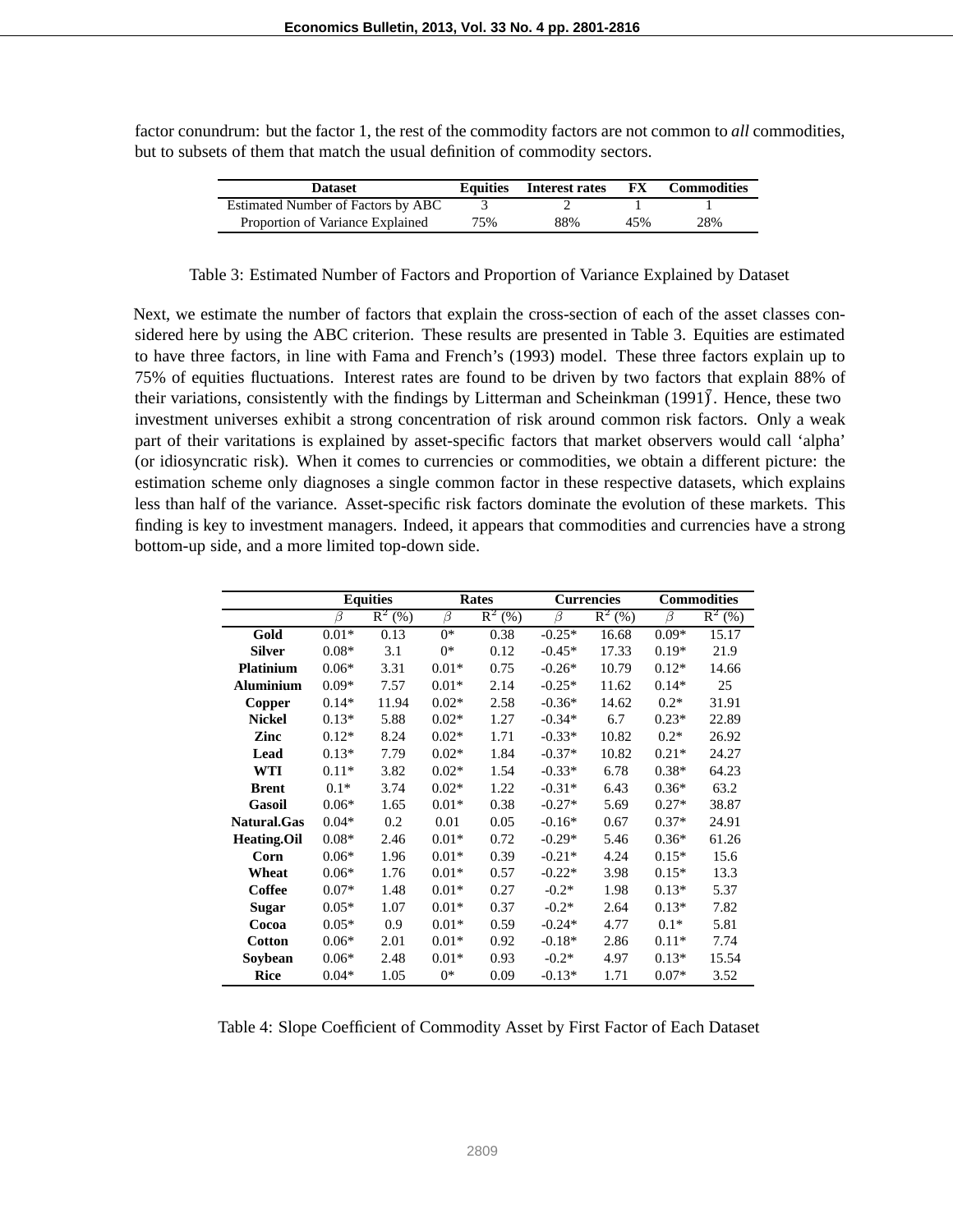Finally, in order to improve our understanding of the interactions of commodities with other asset classes, we now run the ABC criterion over the full dataset considered as a whole. Commodities are analyzed in an expanded investment universe consisting of other assets such as equities, currencies, and interest rates by compiling the datasets analyzed above into a single dataset. The purpose is to reveal commodities' influence from a global perspective. If commodities are a driving force in financial markets, then they should be linked to the common factors of such a dataset. This could be evidence of integration of commodities into global financial markets. Furthermore, the decomposition of the percentage of the variance explained by commodity-linked factors divulges the extent of such integration, and could shed light on the observation that in the long run, commodities are uncorrelated with other asset classes but are linked to them in the short run. Seven factors are estimated by using ABC's criterion, as detailed in Table 5.

These factors are identified as previously through a correlation analysis, as presented in Figure 2 to 4. Factor 1 is a factor that opposes equity to bonds, and can be considered as a 'risk appetite' factor. During bullish periods, investors are more willing to take risks, and prefer to invest into risky assets (equities) than into riskless assets (bonds). Conversely, during bearish periods, investments are diverted from equities into bonds. Factor 2 is a factor that is strongly correlated to the US Dollar, and negatively with commodities (labelled in USD). Factor 3 is strongly related to interest rates, whereas factor 4 is positively correlated to the Euro and negatively to the energy sector. Factor 5 is an industrial metals factor, factor 6 is an agricultural factor, and factor 7 is a Euro vs. US rates. Three of the seven factors (*i.e.* factors 4 to 6) are linked to commodities and explain about 10% of variances in the return (or about 12% of the total variances accounted for by all seven factors). This contribution is not limited to the negative relation between the US Dollar and the price of US Dollar labelled in commodities: it includes additional cross-asset factors that jointly explain the evolution of financial assets.

#### **4 Concluding remarks**

In this article, we resort to factor modeling techniques to assess the presence of common risk factors in commodities. We find evidence that corroborates the heterogeneity of commodities: the explanatory power of the first factor of the commodity dataset (28%) is lower than for other asset classes (such as equities, interest rates or currencies). When a criterion is used to determine the number of factors, only one common factor is estimated for commodities, suggesting that variances in commodity markets are largely due to idiosyncracies that cannot be accounted for by common factors.

On a brighter side, we also find by using a global dataset that commodities are reasonable driving forces of a global macro investment universe, explaining a small part (10 to 12%) of the joint mechanics of worldwide financial markets. Hence, our analysis points towards the possibility that commodities are somewhat integrated to financial markets, even though they price only weakly bond and equity risks. This is however only a static view: further research is needed to assess how commodities and traditional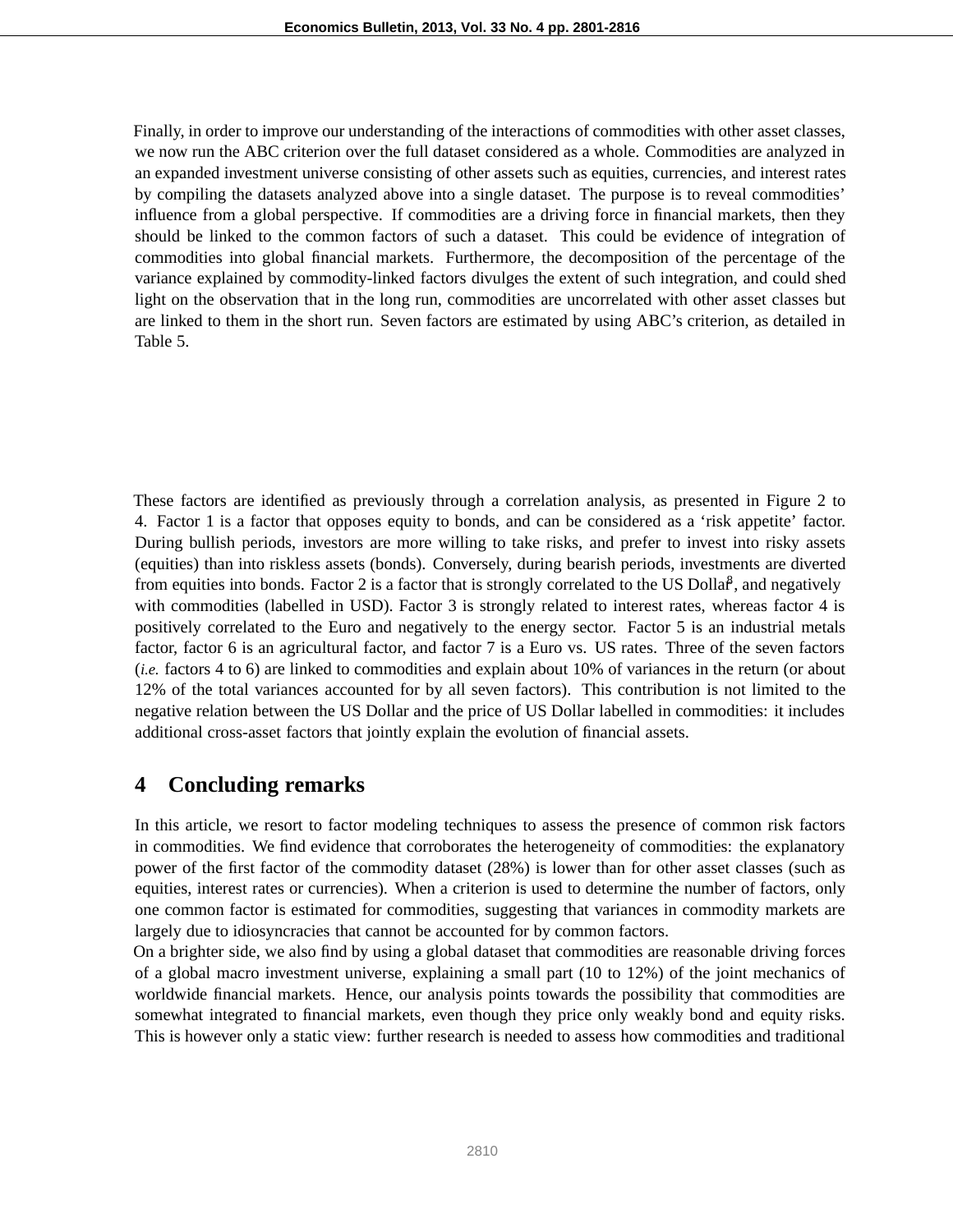

Figure 2: Factor Identification - Global Macro Data (Factors 1-3)

assets actually interact from a dynamic perspective. Such a further work would need to be related to the approaches presented in Forni et al. (2009) and Forni and Gambetti (2010)<sup>9</sup>.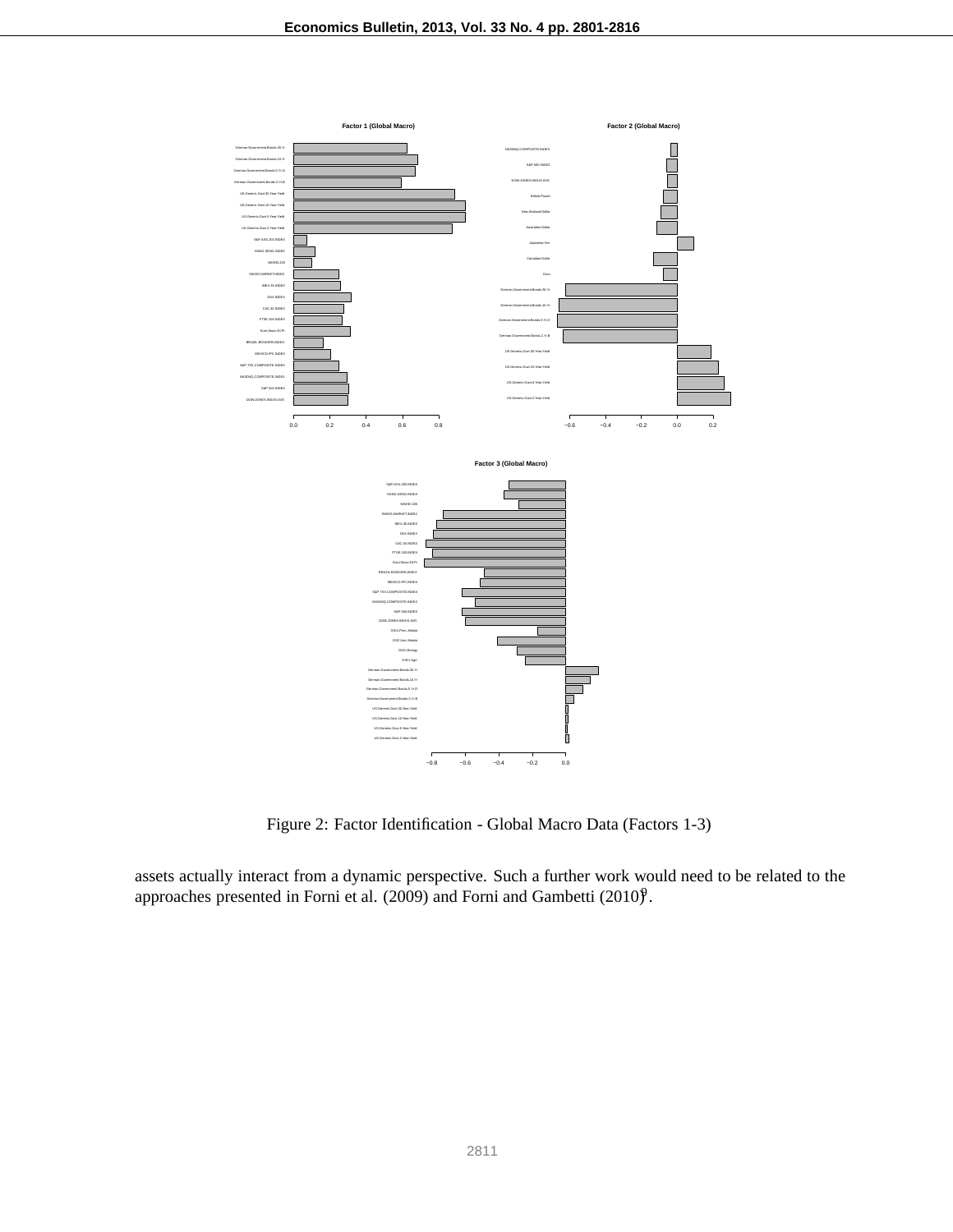

Figure 3: Factor Identification - Global Macro Data (Factors 4-5)

| <b>Factor</b>     |                          |              | 3                     | 4                       |
|-------------------|--------------------------|--------------|-----------------------|-------------------------|
| Label             | Equities vs. Bond        | US dollar    | <b>Interest Rates</b> | Euro vs, energy         |
| <b>Proportion</b> | 54%                      | 15%          | 7.4%                  | 4.9%                    |
| <b>Cumulative</b> | 54%                      | 69%          | 76.4%                 | 81.3%                   |
|                   |                          |              |                       |                         |
|                   |                          |              |                       |                         |
| Factor            | 5                        | 6            |                       | 7                       |
| Label             | <b>Indutrials Metals</b> | Agricultural |                       | Euro rates vs. US rates |
| <b>Proportion</b> | 2.9%                     | 2.5%         |                       | 1.6%                    |
| <b>Cumulative</b> | 84.2%                    | 86.7%        |                       | 88.3%                   |

• "Proportion" indicates the proportion of variance explained by each principal component.<br>• "Cumulative" is the proportion of variance explained by principal component(s) up to that

• "Cumulative" is the proportion of variance explained by principal component(s) up to that order.

Table 5: Result Summary for Global Macro Data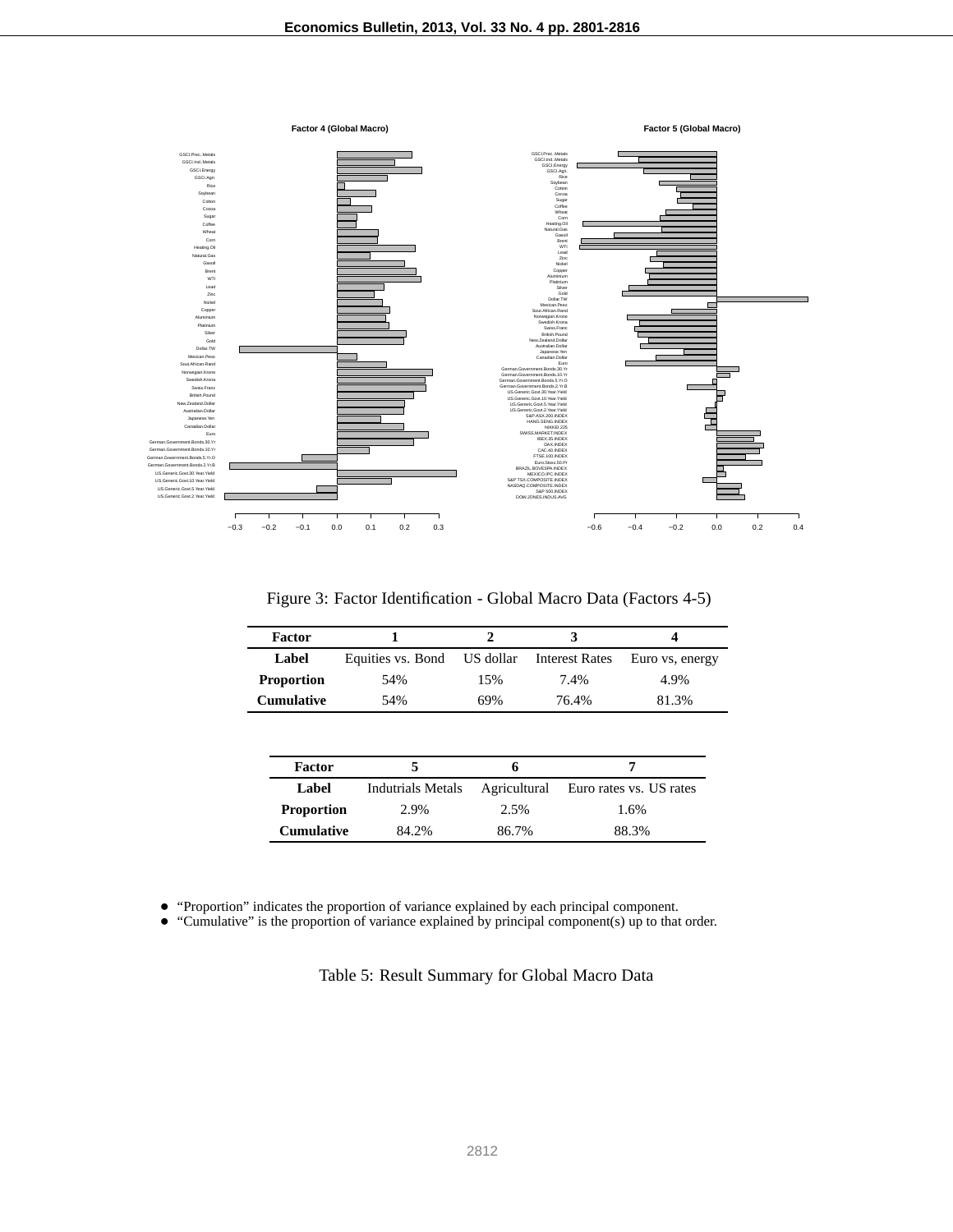

Figure 4: Factor Identification - Global Macro Data (Factors 6-7)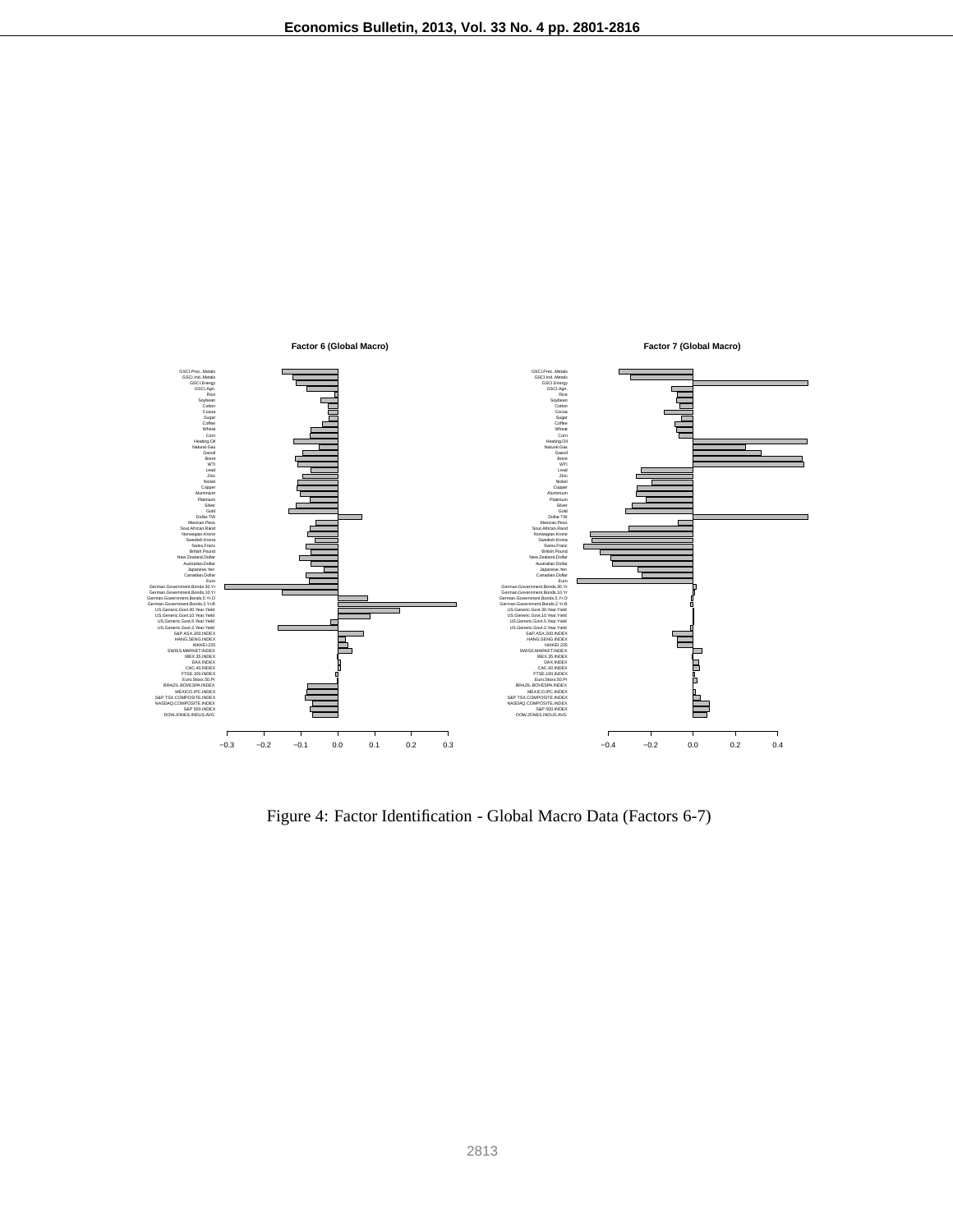#### **Notes**

<sup>1</sup>The theory of storage states that when commodity inventory levels are high, commodity futures prices are likely to be in contango, and volatility and spot futures prices are typically low. The converse is also true.

<sup>2</sup>Juvenal and Petrella (2012) and Le Pen and Svi (2013) also use a factor approach to analyzing commodity shocks, that are significant price movement that cannot be explained from global fundamentals. Those shocks can be identified from the correlation between the residuals obtained from regressions of commodity returns on fundamental factors. The goal we pursue here is different as we want to identify *market* factors that are common to returns on commodities. Therefore, in this article, we ignore whether these market factors are related to fundamentals or to excess co-movement in commodities. We thank an anonymous referee for this remark.

<sup>3</sup>Following Bai and Ng (2002), a strict factor model is based on the assumption that the matrix  $\Omega$  is a diagonal matrix, therefore not allowing for correlation between two different idiosyncratic components. For a rigorous and detail statement of the hypothesis underlying factor models, see page 196 of Bai and Ng (2002), assumptions A-D. Such hypothesis are beyond the scope of this empirical research piece, but any interested reader will find a finer level of details in the aforementioned article. Bai (2003) shows that the factor and loadings estimates are asymptotically normaly distributed.

4 There is no general guide in selecting r*max* in panel data analysis. In time series analysis, Schwert's rule (1989) of  $r_{max} = 8int[(\frac{T}{100})^{\frac{1}{4}}]$  is occasionally used.

<sup>5</sup>When regressing commodity returns on the first commodity factor, the estimated slopes are numerically very similar to the corresponding PCA loadings. The difference between them comes from the potentially non-zero intercept of the regression.

6 If commodities were driven by commodity-by-commodity specific factors, this correlation analysis would have shown that a single and different commodity asset explains each of these first five factors. This is not the case here: beyond precious metals, we find factors that identifies well to commodity sectors.

They actually found three factors, but the last factor explains between 1 and 2% of interest rates variations  $-$  by using a dataset covering a different period from ours.

<sup>8</sup>Every currency considered here is against the US Dollar. For example, the Euro currency is in fact the Euro vs. the US Dollar cross.

<sup>9</sup>We thank an anonymous referee for suggesting these references.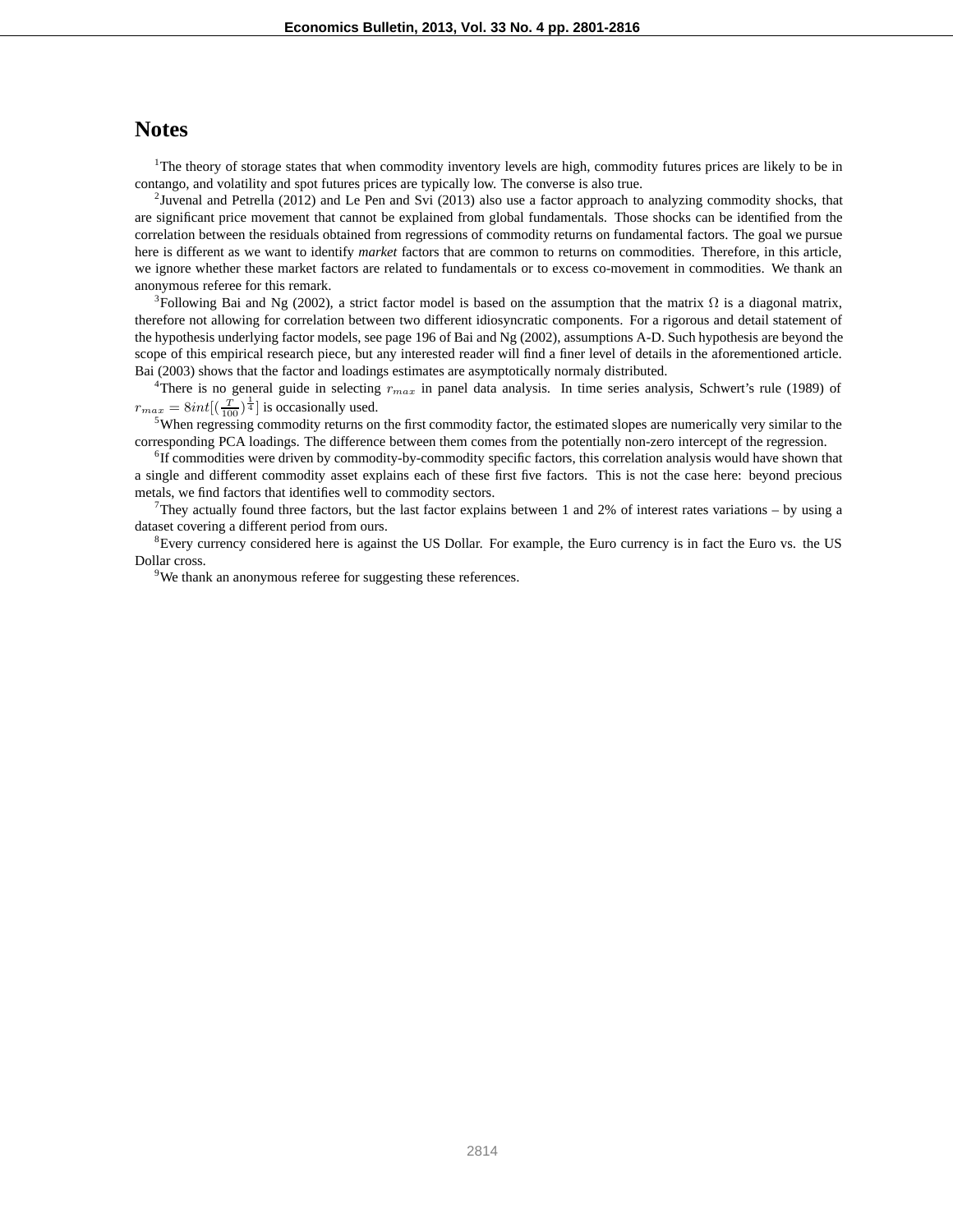#### **References**

- Acharya, VV., Lochstoer, LA., Ramadorai, T. 2011. Limits to Arbitrage and Hedging: Evidence from Commodity Markets. *Journal of Financial Economics* 109(2):441465
- Adrian, T., Etula, E., Muir, T. 2010. Financial Intermediaries and the Crosssection of Asset Returns. *Technical Report* #422, Federal Reserve Bank of New York Staff Report, USA
- Alessi, L., Barigozzi, M., Capasso, M. 2010. Improved Penalization for Determining the Number of Factors in Approximate Factor Models. *Statistics and Probability Letters* 80(23-24):1806-1813
- Anzuini, A., Lombardi, MJ., Pagano, P. 2010. The Impact of Monetary Policy Shocks on Commodity Prices. *Working Paper Series* #1232, European Central Bank, Germany

Bai, J. 2003. Inferential Theory for Factor Models of Large Dimensions. *Econometrica* 70:135-172.

Bai, J., Ng, S. 2002. Determining the Number of Factors in Approximate Factor Models. *Econometrica* 70(1):191 221

Balvers, RJ., Huang, D. 2009. Money and the C-CAPM. *Journal of Financial and Quantitative Analysis* 44(02):337 368

- Barsky, RB., Kilian, L. 2004. Oil and the Macroeconomy since the 1970s. *Journal of Economic Perspectives* 18(4):115 134
- Bessembinder, H., Chan, K. 1992. Time-Varying Risk Premia and Forecastable Returns in Futures Markets. *Journal of Financial Economics* 32(2):169 193
- Bodie, Z., Rosansky, V. 1980. Diversification Returns And Asset Contributions. *Financial Analysts Journal* 48(3):26-32
- Boon, L.N., Ielpo, F. 2012. Determining the Maximum Number of Uncorrelated Strategies in a Global Portfolio. Forthcoming in *the Journal of Alternative Investment*
- Breeden, DT. 1980. Consumption Risk in Futures Markets. *Journal of Finance* 35(2):503-520
- Connor, G., Korajczyk, RA. 1993. A Test for the Number of Factors in an Approximate Factor Model. *Journal of Finance* 48(4):1263-1291
- Dasklaki, C., Skiadopoulos, G. 2011. Should Investors Include Commodities in their Portfolios After All? *Journal of Banking and Finance* 35(10):2606-2626
- de Roon, F., Nijman, T., Veld, C. 2000. Hedging Pressure Effects in Futures Markets. *The Journal of Finance* 55(3): 14371456.
- de Roon, F., Szymanowska, M. 2010. The Cross-Section of Commodity Futures Returns. *SSRN Working Paper* #891073, Social Science Research Network, USA
- Dusak, K. 1973. Futures Trading and Investor Returns: An Investigation of Commodity Market Risk Premiums. *Journal of Political Economy* 81(6):1387-1406
- Erb, CB., Harvey, C.R. 2006. The Strategic and Tactical Value of Commodity Futures. *Financial Analysts Journal* 62(2):69-97
- Fama, EF., French, KR. 1993. Common Risk Factors in the Returns on Stocks and Bonds. *Journal of Financial Economics* 33(1):3-56
- Forni, M., Gambetti, L. 2010. The Dynamic Effects of Monetary Policy: A Structural Factor Model Approach, *Journal of Monetary Economics* 57(2):203-216
- Forni, M., Giannone, D., Lippi, M., Reichlin, L. (2009). Opening the Black Box: Structural Factor Models versus Structural VARs. *Econometric Theory*, 25:1319-1347
- Forni, M., Hallin, M., Lippi, M., Reichlin, L. (2000). The Generalized Dynamic Factor Model: Identification and Estimation. *The Review of Economics and Statistics*, 82:540-554.
- Frankel, JA. 2006. The Effect of Monetary Policy on Real Commodity Prices. *NBER Working Paper* #12713, National Bureau of Economic Research, Boston, Masachussetts, USA
- Gorton, GB., Rouwenhorst, KG. 2006. Facts and Fantasies about Commodity Futures. *Financial Analysts Journal* 62(2):47-68
- Gorton, GB., Hayashi, F., Rouwenhorst, KG. 2012. The Fundamentals of Commodity Futures Returns. *Review of Finance, European Finance Association*, 17(1):35-105.
- Hirshleifer, D. 1988. Residual Risk, Trading Costs, and Commodity Futures Risk Premia. *Review of Financial Studies* 1(2):173 193
- Hirshleifer, D. 1989. Determinants of hedging and risk premia in commodity futures markets. *Journal of Financial and Quantitative Analysis* 24(3):313 331
- Hong, H., Yogo, M. 2011. What does futures market interest tell us about the macroeconomy and asset prices? *Journal of Financial Economics* 105(3): Pages 473490
- Jagannathan, R. 1985. An investigation of commodity futures prices using the consumption-based intertemporal capital asset pricing model. *Journal of Finance* 40(1):175-191
- Juvenal, L., Petrella, I. 2012. Speculation in the Oil Market. *Working Paper of the Federal Reserve Bank of St. Louis*
- Kat, HM., Oomen, RCA. 2007a. What Every Investor Should Know About Commodities, Part I: Univariate Return Analysis. *Journal of Investment Management* 5(1):1-25